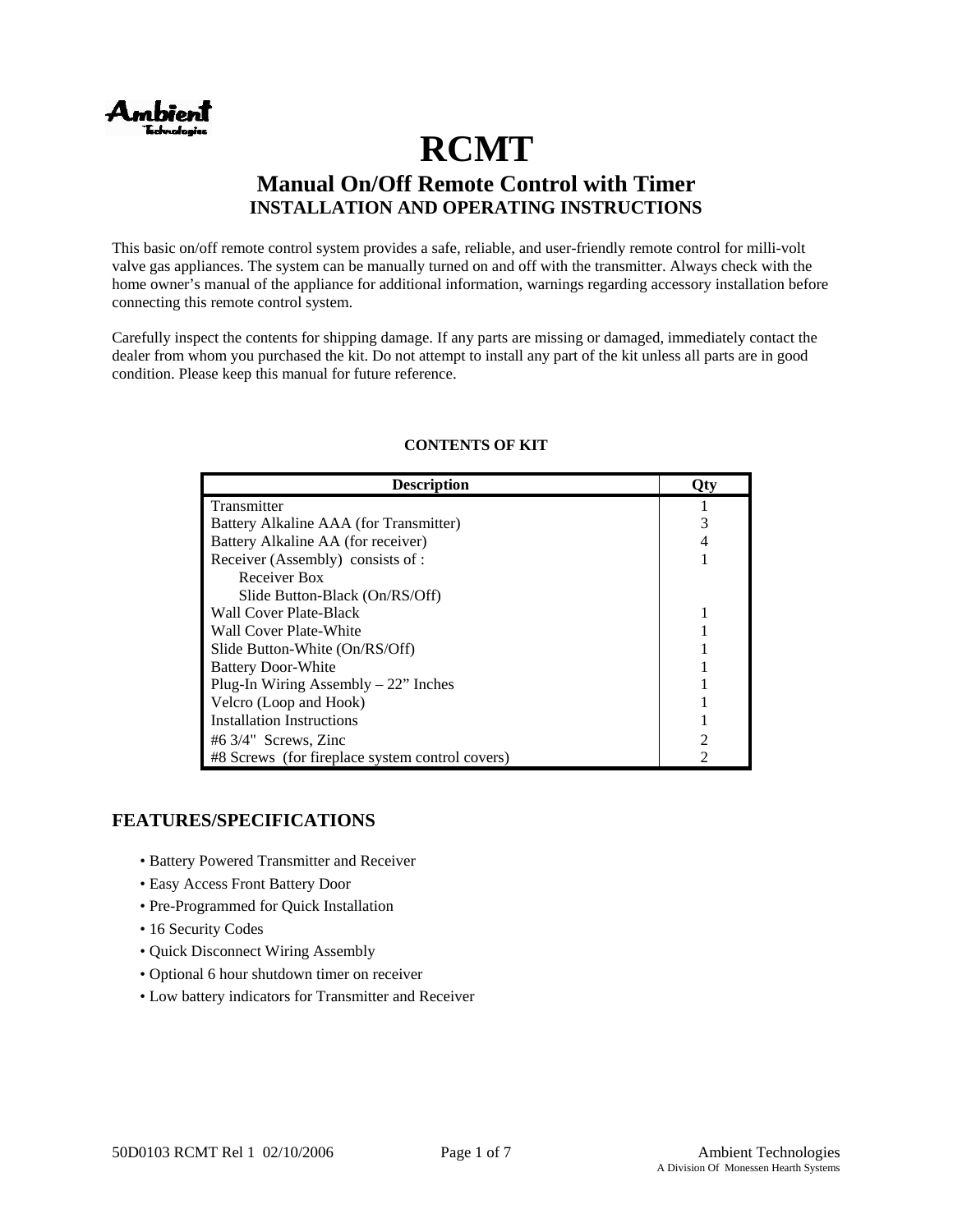# **WARNING**

# **Important Safety Information**

- Read this manual thoroughly prior to installing, programming or operating any remote control.
- This remote control system is designed for use with a milli-volt or 24V gas valve system. Do not use this remote control system on applications with voltages above 30 Volts AC.
- This remote control system requires three (3) "AAA" and four (4) "AA" alkaline batteries to power the transmitter and receiver. Wiring must conform to appliance requirement and building codes/ordinances as required by local and national code authorities having jurisdiction.
- Do not short (or jumper) across the gas valve terminals to test the remote control installation. This could damage the unit and void the warranty.
- This remote control system should only be used as described in this manual. Any other use is not recommended and will void the warranty.

WARNING VARNING

**Turn appliance OFF and allow to cool before installing or servicing. DO NOT connect 110-120 VAC wiring to the milli-volt gas control valve. The remote operator must be installed exactly as outlined in these instructions. Read all instructions completely before attempting installation. Follow instructions carefully during installation. Any modification of components will void the warranty and may cause a fire hazard.**

**MINRIV WARNIN G** 

**Turn appliance OFF (at the appliance or remote receiver) if you are away from your house for a long period of time.** 

# **INSTALLATIONS**

# **Remote Receiver**

The remote receiver may be wall mounted or installed in the appliance per the appliance homeowner's manual. **Refer to the Homeowner's Manual for special installation instructions.** If wall mounted, the remote receiver must be installed in a junction box with cover plate provided. Failure to follow the installation instructions found in the appropriate Homeowner's Manual will void the warranty and may cause a fire hazard.

#### Installing Batteries

The remote receiver uses four (4) "AA" batteries. To install batteries,

- 1. Open the battery door by pressing the two tabs located on the door.
- 2. Install the batteries as indicated in the receiver.
- 3. Close the battery door until the door tab snaps in place.
- 4. To install the receiver into a wall junction box, snap wall cover plate to the receiver and install the receiver with the screws provided to the junction box.
- 5. Gently, install the slide switch back to the receiver stem.







A Division Of Monessen Hearth Systems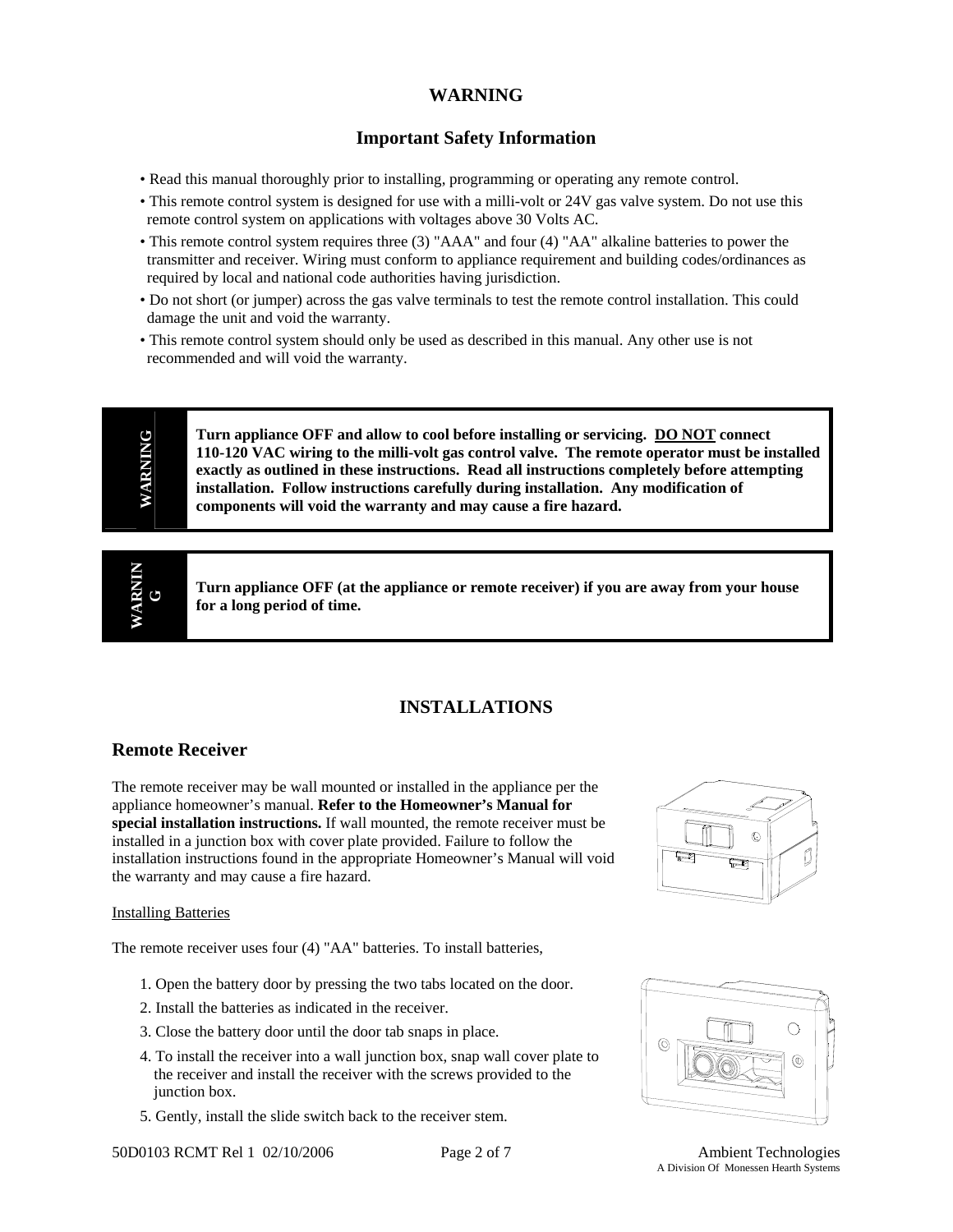6. The batteries should be replaced at least once every 6 months or when the battery indicator flashes.

#### Installing Wire

This system comes with a 22 inch pre-assembled wire assembly. Insert the white terminal to the back of the receiver. The terminal wire block can only be installed one way. Do not force the terminal plug onto the receiver. Follow the homeowner's manual for connecting the two (2)  $1/4$ " female spade terminals to the milli-volt valve. Connect to the two (2) 1/4" female spade wiring terminals.



**Make sure that the wires do not contact the appliances any place other than at the terminals. Exposure to temperatures higher than 105C (250ºF) may cause the receiver to malfunction or fire hazard.**

# **Remote Transmitter**

#### **Installing Batteries**

The remote transmitter uses three (3) "AAA" batteries. To install batteries,

- 1. Press down the battery door tab and lift up and remove the battery door.
- 2. Install the batteries as indicated on the transmitter cover.
- 3. Close the battery door by snapping in place.
- 4. The batteries should be replaced at least once every 6 months or when the battery indicator flashes.



#### **Back of the Transmitter**

#### Setting Privacy (DIP) Switch on Receiver and Transmitter

The remote receiver and transmitter privacy (DIP) switches are preset at the factory. In the event of activation or interference from other nearby transmissions, reset the code using the following procedure:

- 1. Slide the code switches on the transmitter or receiver to your choice of ON or OFF position. Switches #1, #2, #3 and #4 are preset to "ON" for both the transmitter and receiver.
- 2. The switches on the transmitter and receiver must match in order for the system to work.
- 3. The system is now ready to operate.
- 4. See optional 6 hour shutdown on receiver section.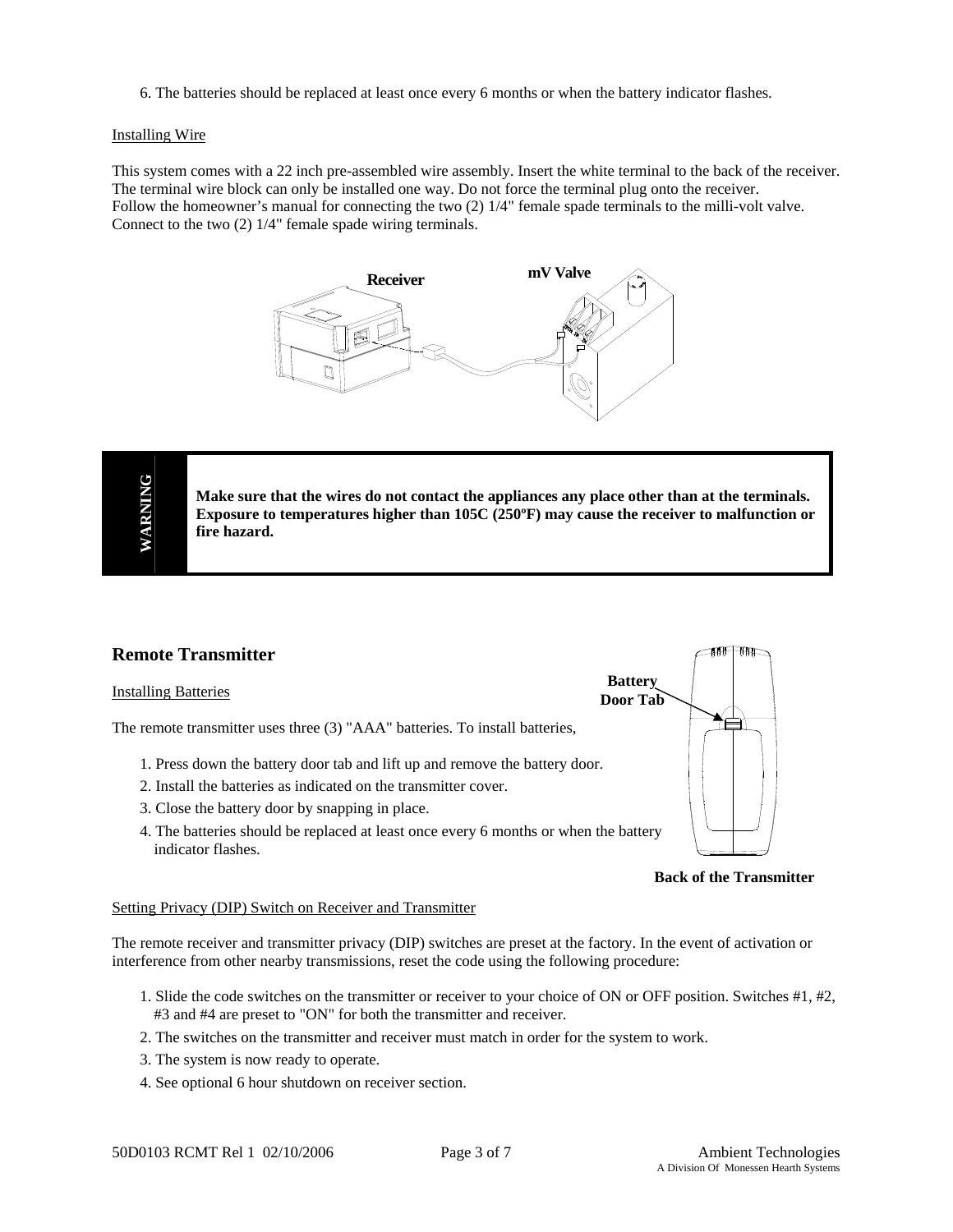

**Do not use two (2) or more remote control systems in the same area with the same dip switch settings, as they will communicate with each other. This may cause the appliances to malfunction.**

# **OPERATIONS:**

# **Transmitter**

**General** 

The RCST Remote Control provides the manual and timed fireplace on/off operation.

The transmitter will operate the remote receiver from 1foot to a maximum of 30 feet. The distance is reduced when batteries are low or when the receiver is inside a metal enclosure.

#### Initial Start-up

- 1. After initial power up or when RESET button is pressed, the transmitter is reset. The reset button is located inside the battery door.
- 2. During system reset, all features of the LCD display will be visible. After one second, the LCD displays will be initialized. A typical reset display is shown above. Note that the temperature scale is degree F.
- 3. Press the ON button button to select between  ${}^{\circ}C$  and  ${}^{\circ}F$  display. It will exit setting mode automatically after 10 seconds if no key is pressed. The transmitter will send an off signal after reset.
- 4. After reset the transmitter is operating in manual mode. The room temperature is shown as above.



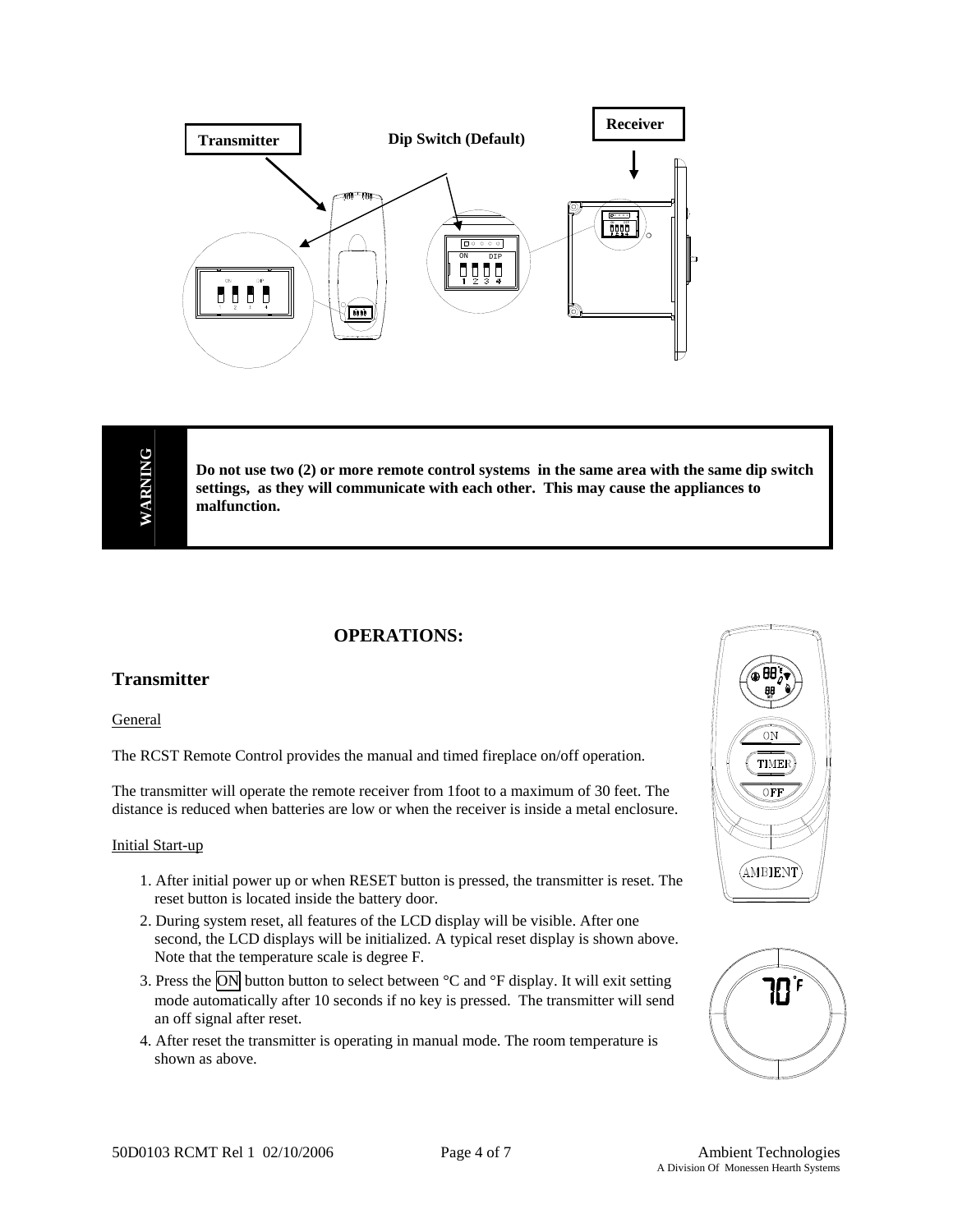#### Manual Mode

1. Press the  $\overline{ON}$  button once to turn on the appliance. Press the  $\overline{OFF}$  button to turn it off.

#### Timer Mode

- 1. Press the TIMER button once to start the timer, 90 min as shown in the left Figure. Keep pressing the TIMER button to set up timer to 60 or 30 min as desired. Three seconds later, the tranmsitter will turn on the fireplace.
- 2. Once the timer starts to count down to 0 min, the transmitter will send off signal and turn off the fireplace.
- 3. Press the OFF button to exit the timer mode and the transmitter will shut off the fireplace.

#### **Low Battery Detection**

1. When the battery voltage drops to a certain level, the LED on the transmitter will blink until the battery expires. Change the battery before the battery is too weak for normal operation. **TURN THE UNIT OFF BEFORE REPLACING BATTERIES.** 

#### Child-Proof Protection

- 1. Press and hold the ON button and the OFF button simultaneously for 3 seconds to enter child-proof mode.
- 2. The transmitter will not work until child-proof mode is deactivated by pressing the e ON button and the OFF button simultaneously for 3 seconds again to exit childproof mode.

#### Transmitter Thermal Shutdown

- 1. If transmitter measures a room temperature exceeding 99 degrees Fahrenheit, the LCD will display "HI" and the transmitter will turn off the appliance.
- 2. Transmitter will not function until the room temperature has dropped below 99 degree Fahrenheit.
- 3. If transmitter measures a room temperature less than 40 degrees Fahrenheit, the LCD will display "LO" and **NO SIGNAL will be sent to turn on the appliance**.

#### **Receiver**

#### Low Battery Detection

When the battery voltage drops to a certain level, which is checked once a minute, the low-battery LED will start to blink and the receiver **will automatically turn off the appliance**. The receiver will not function again until fresh batteries are installed.







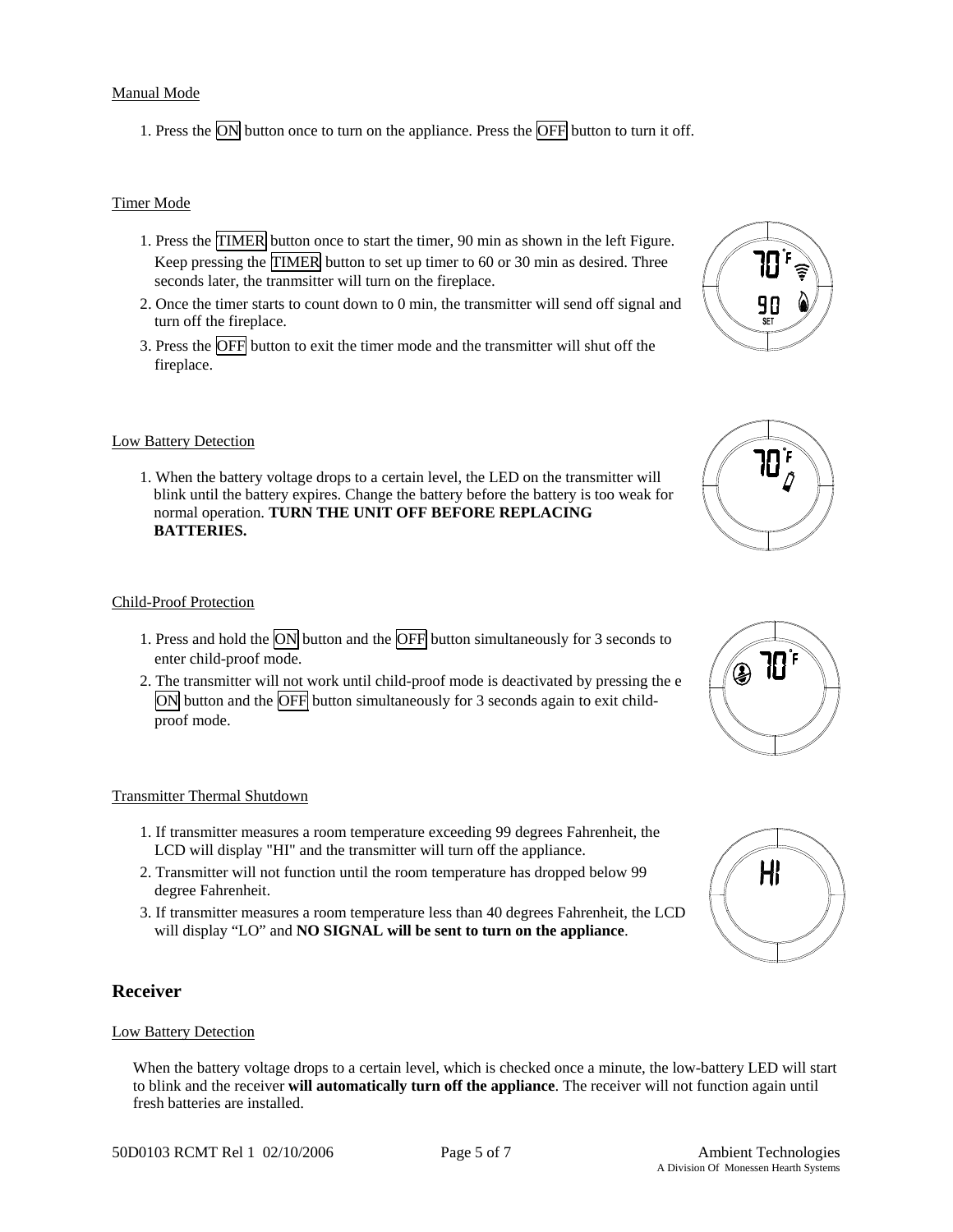#### Optional 6 Hour Shutdown

- 1.The receiver comes preset from the factory with a 6 hour shutdown from its last ON operation. This is done to prevent the appliance from continuing to run if unattended.
- 2.You may disable this feature if you wish. To disable, change the receiver privacy (DIP) switch #1 ONLY to the OFF position. Make sure the transmitter privacy (DIP) switches are set the same. Follow the instructions on Setting Privacy (DIP) Switch on Receiver & Transmitter discussed earler in this manual.
- **3.By disabling this feature, your appliance may continue to run unattended.**

#### Slide Switch

- 1. ON position: the system will remain on until the slide switch is placed in the OFF or RS position.
- 2. RS position: the system will only operate if the remote receiver detects a signal from the transmitter.
- 3. OFF position: the system is off. The slide switch should be placed in the OFF position if you will be away for an extended period of time. If the remote receiver is mounted out of children's reach, the OFF position also functions as a safety device by both turning the system off and rendering the receiver inoperable.

# **TESTING YOUR NEW REMOTE CONTROL SYSTEM**

- 1. Connect the wiring terminal to the appliance. Refer to the appropriate Homeowner's Manual for proper wiring connections.
- 2. Light your gas appliance following the lighting instructions that came with the appliance. Confirm that the pilot light is on; it must be in operation for the remote control to operate the main gas valve. Appliance pilot control knob must be in the ON position. Appliance ON/OFF switch must be in OFF position.
- 3. Slide the 3 position button on the remote receiver to the ON position. The main gas flame should ignite.
- 4. Slide the button to OFF. The flame should extinguish (the pilot light will remain on).
- 5. Slide the button to RS (the center position), then press the ON button on the transmitter to turn the system to ON. The main gas flame should ignite.
- 6. Press the OFF button on the transmitter to turn the system off. The flame should extinguish (the pilot light will remain on).

# **TROUBLESHOOTING**

| <b>Symptom</b>                                                      | <b>Causes</b>                                                             | Action                                                                                                                          |
|---------------------------------------------------------------------|---------------------------------------------------------------------------|---------------------------------------------------------------------------------------------------------------------------------|
| 1. LED light on the<br>receiver blinking                            | 1. Low Battery                                                            | 1. Replace batteries. Change batteries every 6<br>months.                                                                       |
|                                                                     |                                                                           | 2. Check battery installation and replace<br>batteries.                                                                         |
| 2. Appliance does not<br>come on after pressing<br>the ON button in | 1. Wiring / Electrical Connections                                        | 1. Slide the switch to ON, if appliance comes<br>ON, wiring is not the cause.<br>2. If appliance does not come on, check wiring |
| transmitter                                                         |                                                                           | connections.                                                                                                                    |
|                                                                     | 2. Privacy (DIP) switch setting on<br>transmitter does not match receiver | 1. Make sure the transmitter and receiver have<br>the same DIP switch settings.                                                 |
|                                                                     | 3. Distance between the transmitter<br>and receiver is more than 30 feet  | 1. Make sure the operating distance is less<br>than 30 feet                                                                     |
| 3. Receiver cannot detect<br>signal.                                | 1. Receiver is installed in an<br>enclosure.                              | 1. Make sure the receiver is not located inside<br>to tight of an enclosure.                                                    |